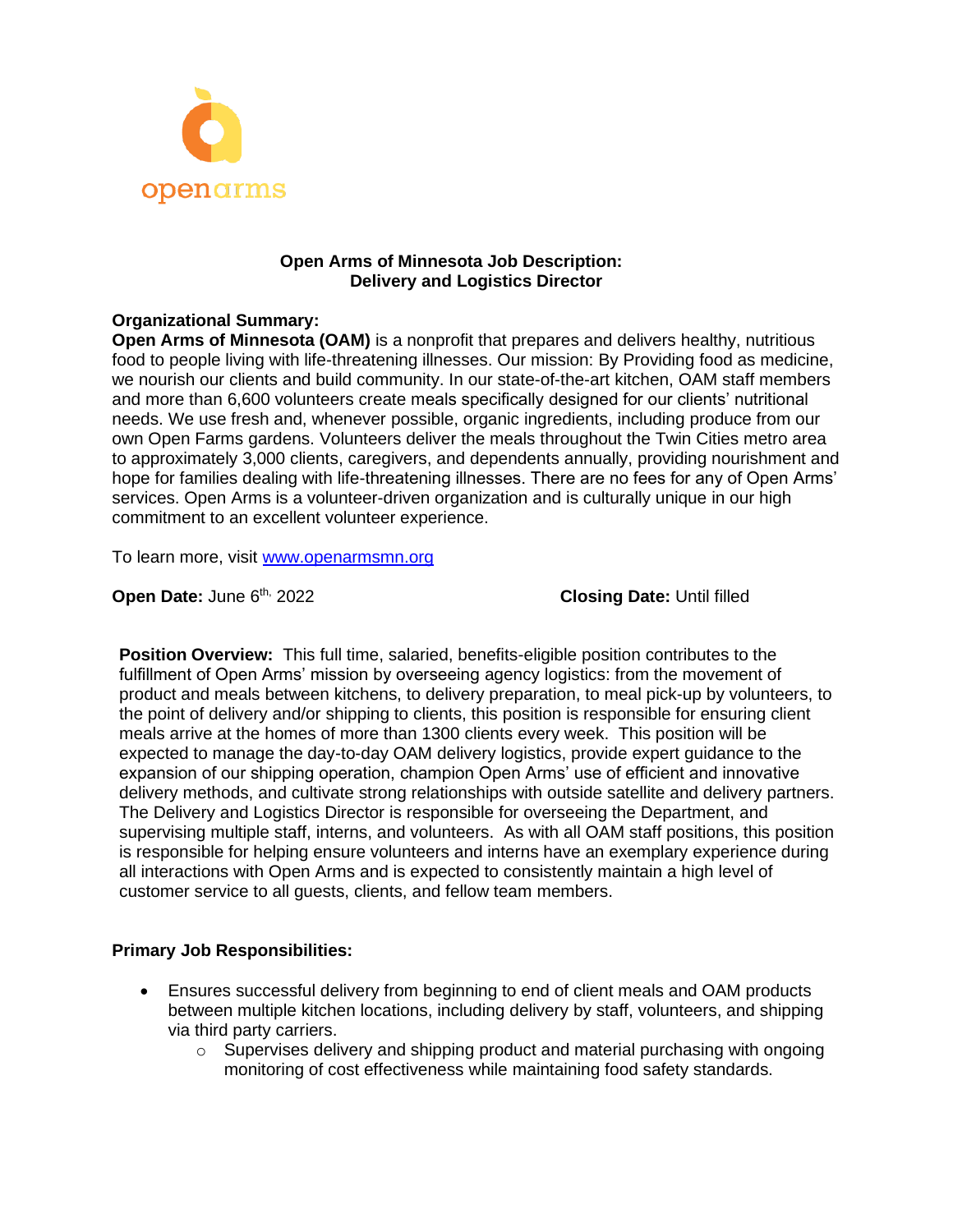- $\circ$  Coordinates and participates in the daily reporting, routing, packing, delivery, and shipment of meals to OAM clients within our core delivery area and across the state of Minnesota.
- o Supervises and provides oversight to the procedural chain of packing, distributing, and delivering meals to all clients.
- o Provides oversight of mapping and routing of all active clients to maintain efficient, timely deliveries and effective volunteer driver engagement and retention.
- o Provides oversight and planning to the Logistics Manager to ensure the day-today planning reflects the overall organizational direction and needs.
- o Leads organizational efforts in supplemental/once per year delivery programs, including client birthdays, microwaves, food safety kits, blizzard boxes, Thanksgiving meals, and other special project deliveries.
- o Continually evaluates distribution processes and procedures to improve efficiency and implement technology along with process changes that are both scalable and sustainable.
- $\circ$  Coordinates and manages continuous research and development to ensure up to date and most efficient coordinating of distribution practices.
- o Manages inventory and supply distribution across multiple locations to ensure all processes and procedures can be carried out with integrity regardless of location or date.
- Ensures the accuracy and timeliness of all daily logistical aspects of the Department.
	- $\circ$  Working and proficient knowledge of food safety standards for handling, delivery, and shipping.
	- $\circ$  Monitors and ensures food safety and quality of meals throughout the distribution process.
	- $\circ$  Working inventory knowledge and collaboration with the Food Services Director to ensure distribution is reflecting the needs of kitchen operations.
	- o Works with on-site and off-site kitchen teams to arrange internal logistics between Open Arms' two kitchens, and any storage facilities.
	- $\circ$  Proper maintenance and utilization of information systems used for scheduling and routing client deliveries.
	- o Develops and maintains vendor relationships.
	- $\circ$  Maintains inventory and organization of distribution/packing areas and related materials.
	- o Serves as backup delivery driver as necessary
- Ensures proper staff coverage utilizing paid staff, volunteers, and interns.
	- $\circ$  Supervision and management of Departmental staff, schedules, and PTO to ensure no disruption to Department functions.
	- o Monitors and directs workloads for all direct report staff, interns, and volunteers on a daily basis.
	- $\circ$  Ensures each Logistics and Distribution led shift is fully and properly staffed to maintain food and process integrity.
	- $\circ$  Working knowledge and collaboration with the Senior Director of Volunteer Engagement to ensure a full understanding of Volunteer support capabilities as it pertains to Logistics and Distribution.
	- o Working knowledge of our Satellite locations and coordinating with Volunteer Engagement to ensure our Satellites are adhering to our distribution best practices and safety standards.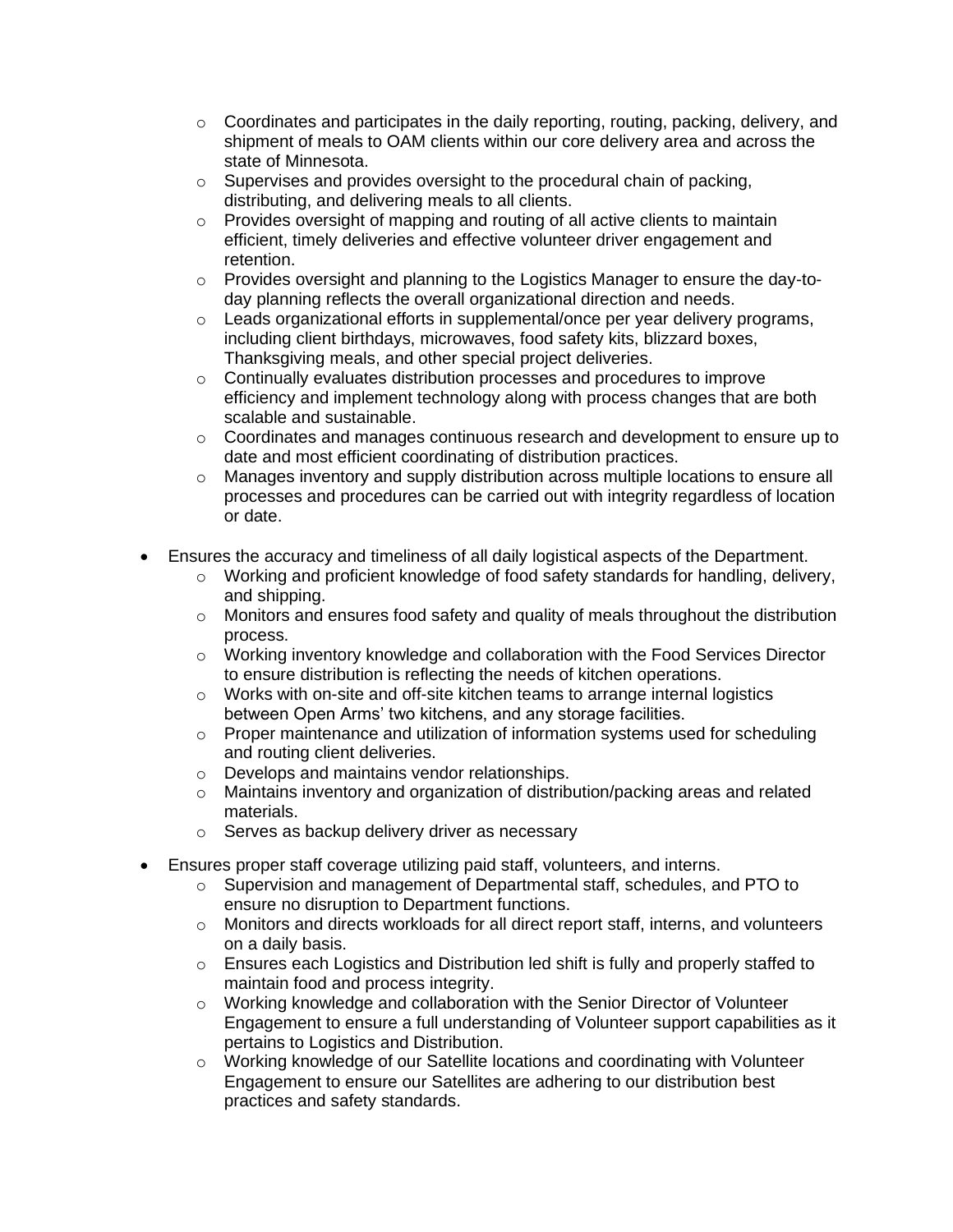- o Ensures all staff adhere to the HIPAA policies of Open Arms of Minnesota and implements distribution procedures and policies to ensure the protection of our client's health information.
- $\circ$  Coordinates training for all new drivers staff, volunteers, or interns to ensure food safety and procedural integrity.
- Ensures consistent and clear communication between all operational based Departments.
	- $\circ$  Participates in the organizational operations meetings, Directors' meetings, and other meetings as needed and/or requested.
	- $\circ$  Ensures the accurate departmental documentation of client and delivery related notes.
	- $\circ$  Provides timely submission of incident reports in the event of a client or delivery related emergency.
	- $\circ$  In conjunction with other Departments, contributes, evaluates, and implements strategic planning for organizational goals and initiatives.
- Manages the OAM fleet of vehicles,
	- o Manages the schedule of all vehicles used in delivery and transport
	- o Trains staff on appropriate use of vehicles
	- $\circ$  Communicates maintenance requests in a timely fashion to the Director of Operations.

**Expectations for all Directors/Supervisors:** Directors and Supervisors are role models for all staff and volunteers and are responsible for conforming to a high standard for work performance, ethics, integrity, collaboration, positive respective communication and problem-solving. Open Arms is a dynamic, high change environment which demands that Directors and Supervisors not only effectively manage their own Department, but also work collaboratively with other departments and employees to constantly improve systems and operations.

- Work with Human Resources and Supervisor to recruit, interview and select wellqualified Logistics and Delivery staff.
- Manage the hiring, scheduling, and performance development of all Logistics and Distribution staff, as well as all Logistics and Distribution volunteers and interns.
- Meet regularly with direct reports to provide direction, input, and feedback, and setting and monitoring annual goals.
- Ensure all Logistics and Distribution staff members receive orientation and appropriate training in accordance with organizational standards.

## Volunteers

- Provide exemplary customer service to new and returning volunteer drivers.
- Help ensure Open Arms provides an outstanding experience for all volunteers by regularly seeking out meaningful and positive interactions with them, and maintaining a positive, friendly, helpful attitude at all times.
- Assist Volunteer Delivery Coordinator with volunteer communications regarding delivery related issues.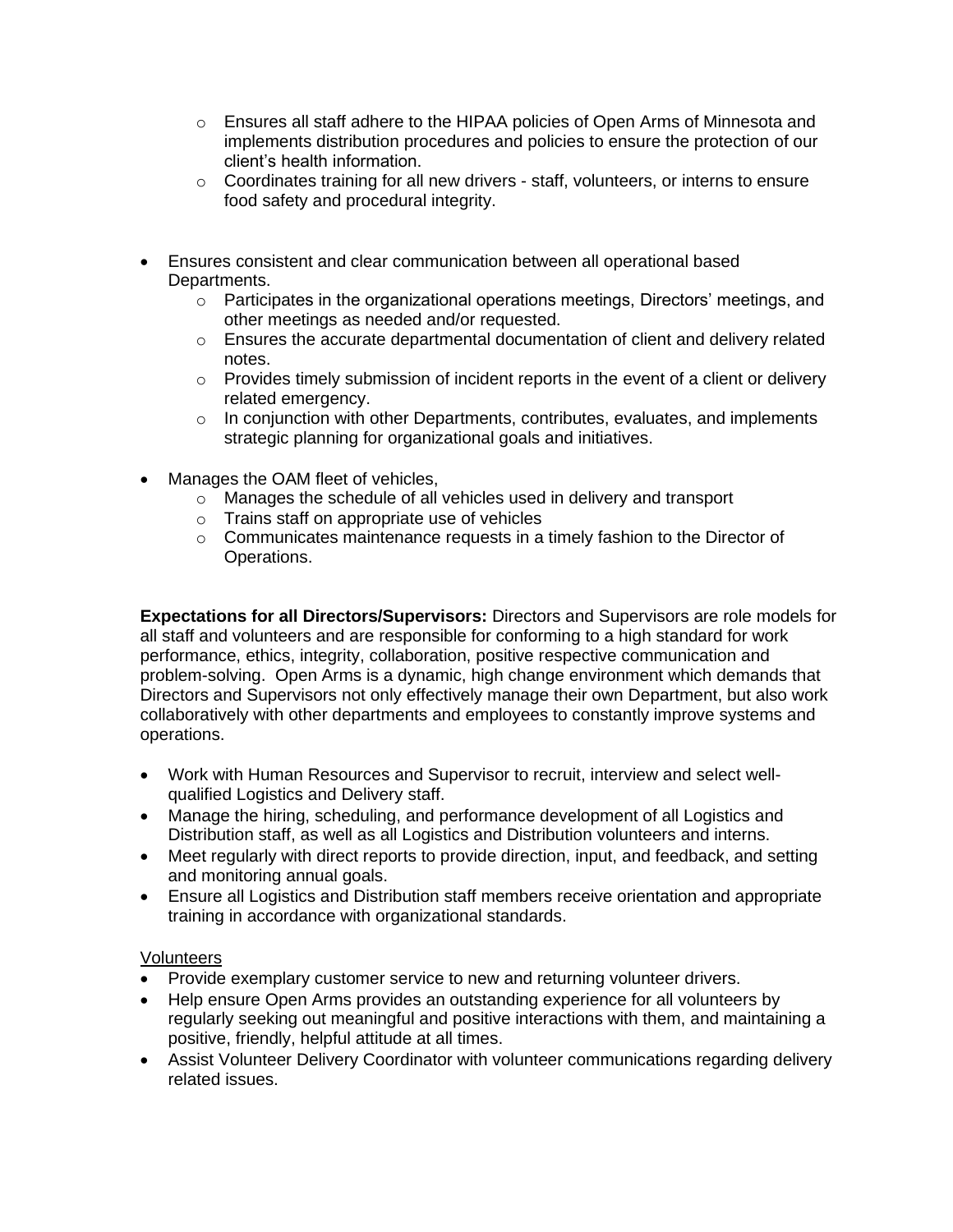# **Other**

- Be a champion of our mission, purpose, and values.
- Other duties as assigned.

## **Requirements:**

- 5+ years of work experience in logistics and delivery management.
- 2+ years of experience overseeing complicated, multi-faceted logistic operations
- 2+ years of experience supervising staff.
- Active Minnesota driver's license and unrestricted for work-related driving.
- Acceptable driving record and insurable under current policies.
- Access to reliable transportation.
- Food service experience preferred.
- Familiarity with Work Wave preferred.
- Ability to communicate verbally and in written English.
- Bilingual language skills strongly preferred (Spanish, Hmong or Somali).
- Strong leadership skills, and skills managing a budget.
- Strong organizational skills and ability to work successfully both independently and collaboratively as part of a team.
- Ability to multi-task, while still being highly detail oriented, and keep composure while working under pressure during busy periods.
- Ability to create and contribute to a positive team environment.
- Strong communication skills and outstanding human relations skills; demonstrated ability to maintain composure during difficult circumstances and consistently provide compassionate care to people in crisis.
- Demonstrated excellence in customer service or direct client services.
- Interest in and ability to work directly with people living with a life-threatening illness.
- Ability to maintain client confidentiality and compliance with HIPAA.
- Experience creating database reports, building queries for statistics used in grant reporting as well as internal tracking.
- Experience using CRM database a plus.
- Experience running SQL queries, extensive Excel knowledge
- Availability by cell phone.
- Flexibility to work occasional evenings and weekends.
- Ability to adhere to attendance and punctuality requirements, to meet time-sensitive client and business needs.
- High work ethic and demonstrated reliability.
- Sensitivity and commitment to diversity and able to work respectfully with wide array of co-workers and members of the community.
- A passion for the mission and values of Open Arms.

## **Physical Requirements:**

- Able to operate standard office equipment (such as telephone, computer, printer and copy machine).
- Able to sit for long periods of time and/or work on feet for long periods of time.
- Able to lift up to 50 pounds.
- Able to stand, sit, walk, bend, stoop, and twist. Requires full range of motion, manual dexterity, and eye-hand coordination.